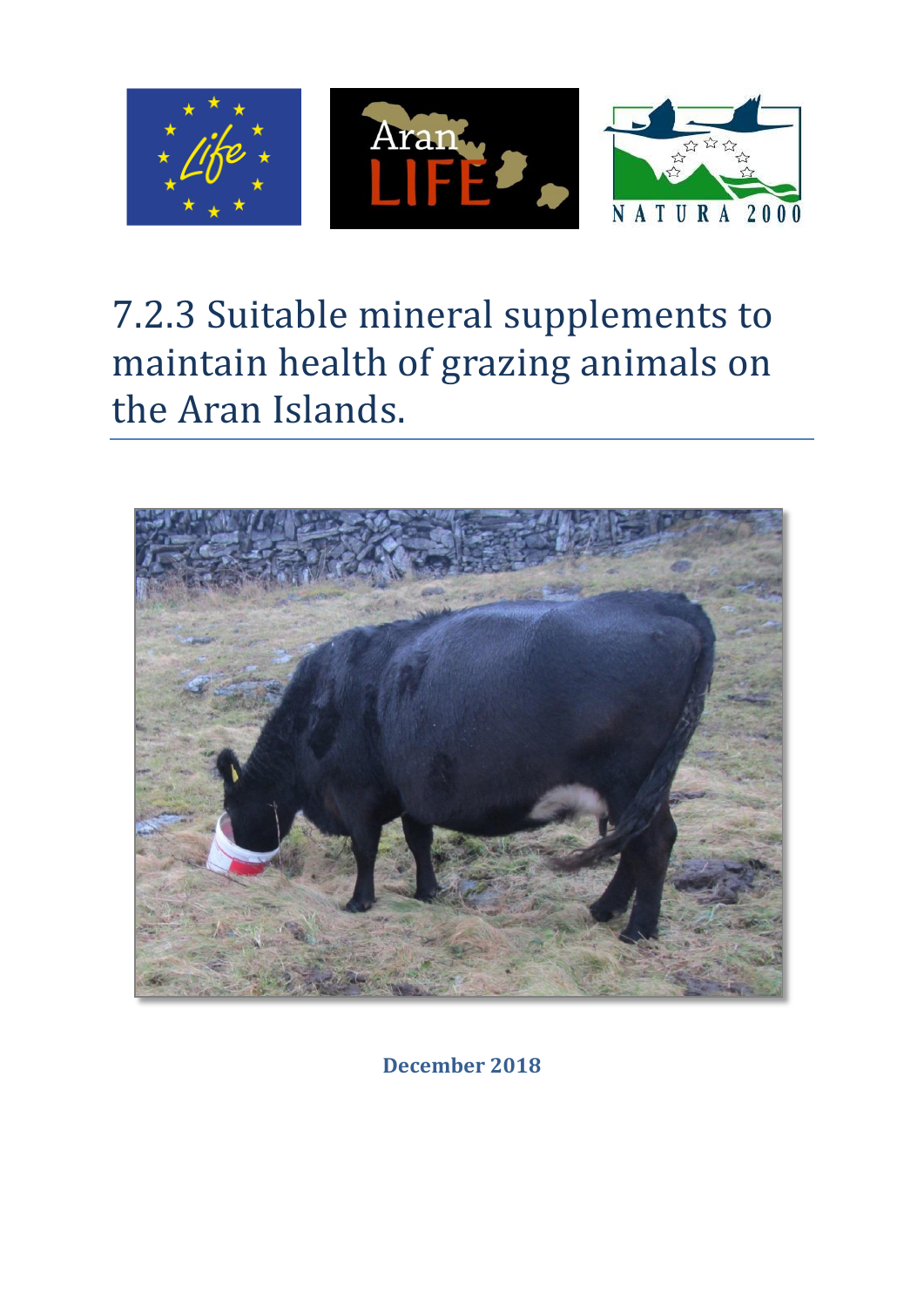### **Mineral deficiencies in Aran Island grasslands**

The national Irish data for forage analysis indicate that optimal mineral nutrition of cattle and sheep on forage-based diets involves some degree of routine supplementation to ensure balanced inputs of the essential major and trace elements. The Aran Islands' farming system, with free draining soils and winter grazing of grass with a high percentage of dead material, would indicate that mineral deficiencies are more likely. This was reflected in forage analyses taken over a two year period from 2015. Table 1 outlines the results from an analysis of forage samples taken on the Aran Islands along with levels recommended for optimal animal performance.

| <b>Mineral</b>       | <b>Aran Islands</b> | <b>Recommended</b><br>levels for livestock |
|----------------------|---------------------|--------------------------------------------|
| Phosphorus $(\%)$    | 0.17                | 0.3                                        |
| Copper $(mg kg-1)$   | 5.96                | 10                                         |
| Selenium $(mg kg-1)$ | 0.11                | 0.1                                        |
| Cobalt $(mg kg-1)$   | 0.03                | 0.1                                        |

Table 1. Mineral analysis from Aran Forage against recommended levels.

Forage analysis alone cannot be used to determine deficiencies, as mineral deficiency falls into two categories. Primary deficiency, where there is insufficient levels in the forage; and secondary deficiency, where the mineral is sufficient in the forage but another mineral interferes with its absorption. Therefore, blood samples and liver biopsies can also be used to in conjunction with forage analysis to assess the mineral status of a cow. Liver samples are a more accurate indicator of mineral status but are expensive and were above the needs of the AranLIFE project.

AranLIFE project worked with the local veterinary surgeon on the islands to blood test a sample of 96 cattle to investigate the mineral status of the livestock and see if the deficiencies identified in the forage were reflected in the livestock. The original proposal was to blood test for Ca, Mg, P, Cu, Co, Se, I and Fe. However, based on forage samples and local expert knowledge, it appeared that there were adequate I and Fe levels in the forage and deficiencies were unknown. Whilst for Co, normal levels in the blood of Co/B12 are low, requiring very sensitive testing to detecting suitably. Liver tissue is the preferred option and so Co was not included in the blood sampling, but deficiency symptoms are observed in livestock on the islands. Table 2 outlines the results from the cattle tested. The samples were analysed by the DAFM Regional Veterinary Laboratories. For Se, the enzyme glutathione peroxidase (GSH-Px) is measured as it verifies true functional selenium status. P, GSH-Px, Ca and Mg were measured using colormetric methods whilst Cu was measured by Atomic Absorption Spectroscopy.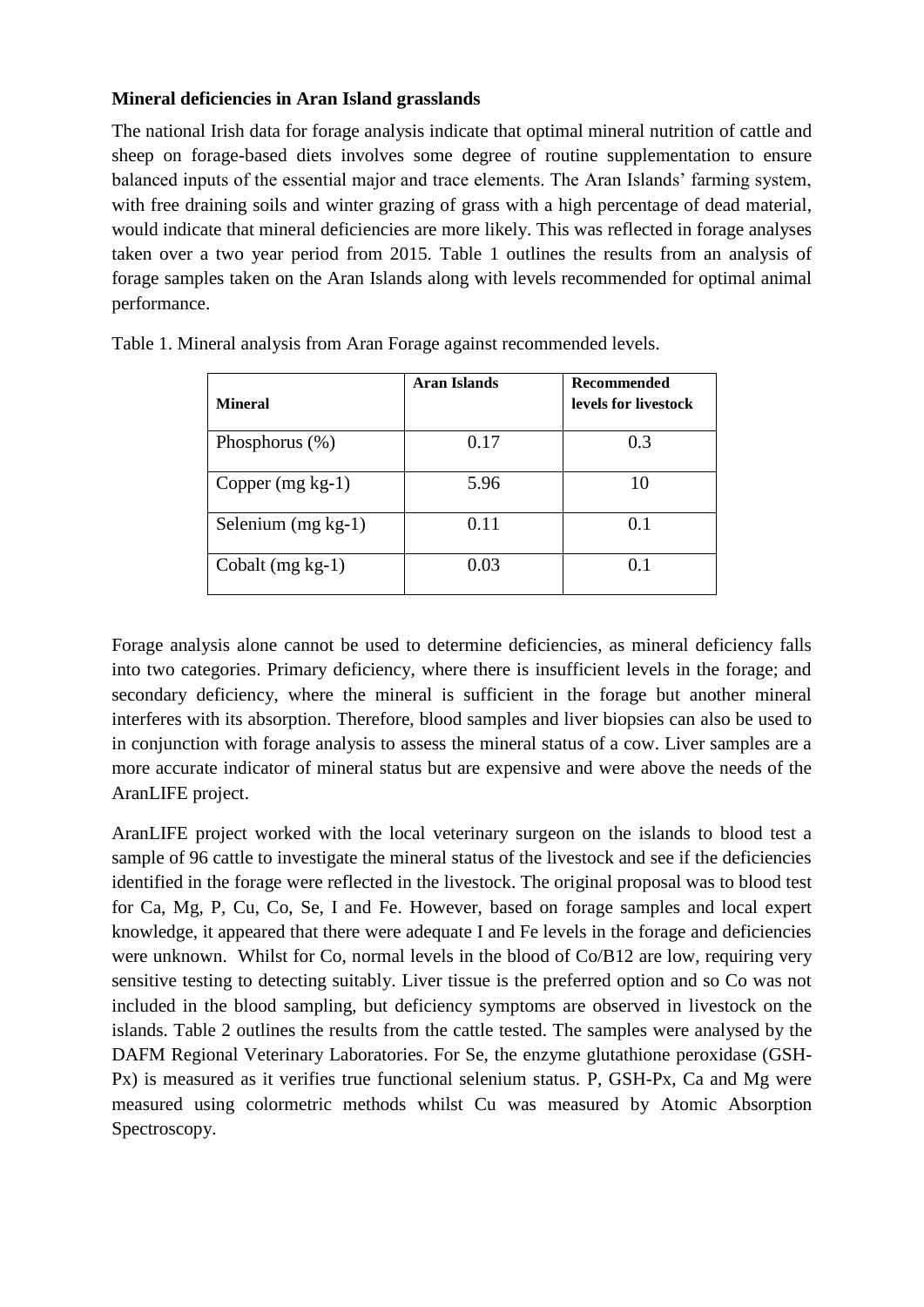|              | Phosphorous(P) | Selenium (GSH-     | Copper $(Cu)$ | Calcium(Ca) | Magnesium(Mg) |
|--------------|----------------|--------------------|---------------|-------------|---------------|
|              | mmol/l         | $Px)(Se)$ units/ml | umol/l        | mmol/l      | mmol/l        |
| No. tested   | 96             |                    |               |             |               |
| Average      | 2.47           | 34.7               | 10.6          | 2.39        | 1.05          |
| Range        | 1.03-3.79      | $3-136$            | $6.7 - 19.6$  | 2.06-2.57   | $0.79 - 1.3$  |
| Recommended* | 1.4-2.5        | 18.46-500          | $9.4 - 24$    | $2.1 - 3.1$ | $0.65 - 1.2$  |

Table 2. Mineral concentrations in blood samples from livestock on the islands (samples taken August/September).

\*https://www.agriculture.gov.ie/media/migration/animalhealthwelfare/labservice/cvrl/pathology/ClinChemRefR anges.pdf

Calcium and Magnesium were deemed to in adequate quantities. Magnesium may be required during tetany risk periods; tetany is caused by a sudden drop in magnesium blood levels of magnesium but is rarely seen on the islands. It usually occurs in high-yielding dairy cows/lactating animals in spring and autumn and is associated with decreased availability of magnesium from the diet. Stress factors, such as wet weather conditions, are contributing factors. Levels of Copper and Selenium indicated a deficiency problem within the overall livestock herd. The average value for Copper was 10.6 umol/l with a recommended range of 9.4-24umol/l. However 23 percent of 94 animals tested were below the normal range and therefore deficient in Copper. The average value of the 73 cattle tested for Selenium (GSH-Px) was 34.7 with a recommended range of 18.46-500units/ml PCV. However 43% of animals tested were below the recommended range and therefore deficient in Selenium. There were some animals deficient in phosphorus, 6 percent of the 95 animals tested were below the recommended range of 1.4-2.4mmol/l. However the overall average was 2.47mmol/l with 48% of the livestock having higher than the recommended range for Phosphorous. Phosphorous status is difficult to measure in animal tissues. Accurate sampling requires serum to be separated from the red/white blood cell clot within one to two hours of collection. Logistically, this is difficult to achieve on the islands. Whilst serum phosphorous concentrations can aid in diagnosing deficiency, with mobilization of bone phosphorous to maintain serum concentration, significant drops in serum may take weeks to develop. Longerterm phosphorous deficiency can be diagnosed post-mortem by measuring bone or bone ash phosphorous concentrations. Therefore animal blood samples may show adequate phosphate only because phosphate has moved from storage in the bones to the blood, while there is actually an underlying nutritional deficiency. Therefore with low levels of phosphorous in forage, no additional phosphorous entering the farming system, and clinical symptoms of phosphate deficiency, some form of supplementation is necessary.

From the results of the forage and blood sampling, the main mineral deficiencies likely on the islands are P, Co, Cu and Se. These results are broadly in-line with previous Irish studies; where Cu deficiency is the most common deficiency to affect beef cattle, with Co and Se deficiency being less common. However there appears to be higher levels of P, Se and Co deficiencies on Aran Islands compared to the mainland. Nationally, pastures are likely to suffer from I deficiencies, but the high I concentrations found in Aran forages are likely due to maritime influences. Based on the blood and forage results, some degree of mineral supplementation to ensure balanced inputs of the essential major and trace elements is required on the islands.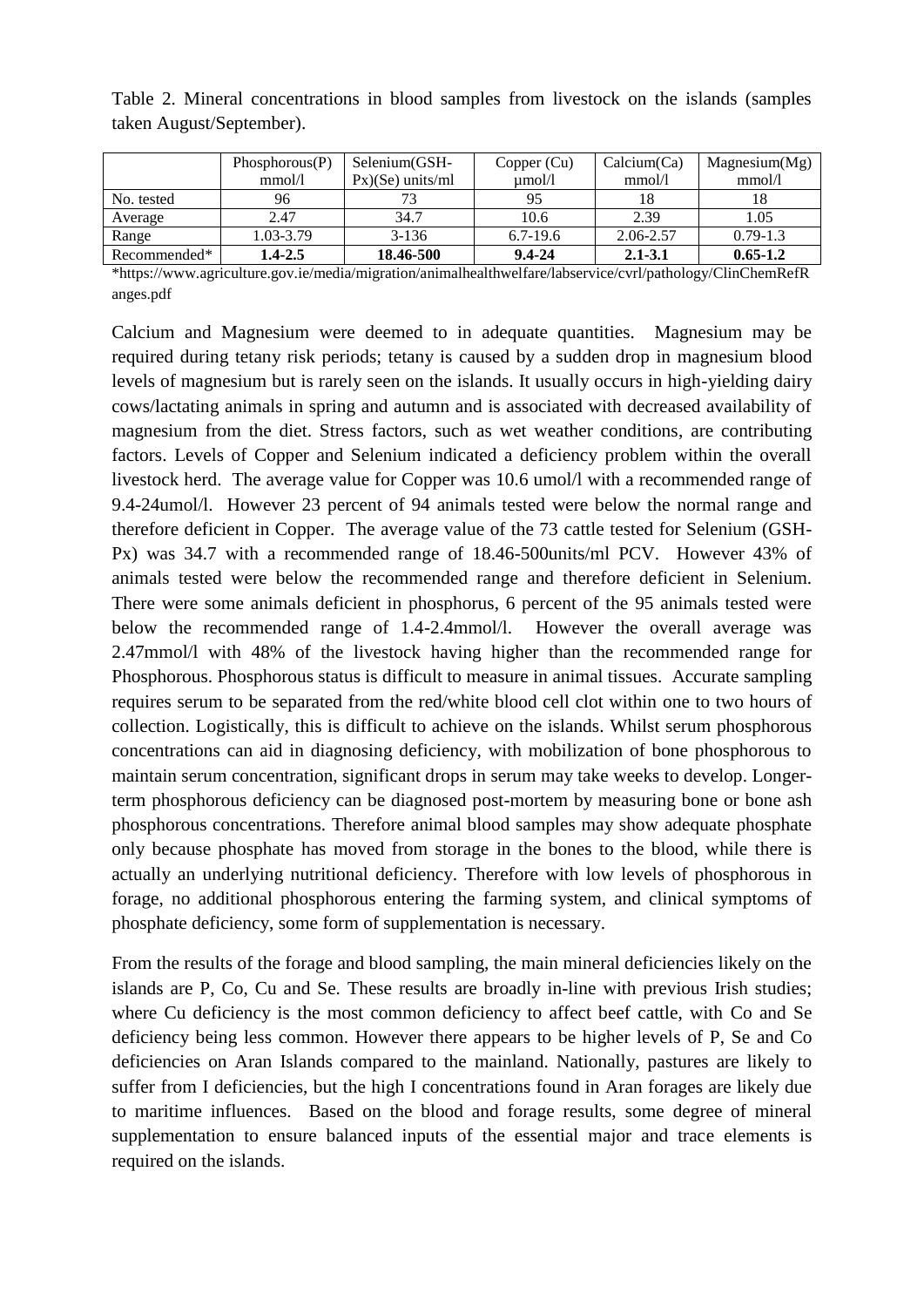### **Providing required minerals through supplementation**

The main methods of mineral supplementation for livestock include slow-release intraruminal boluses, feed supplementation, mineral lick, fertilisation, and additions to water supplies.

#### **Slow release intra ruminal boluses**

Intraruminal boluses are self-contained devices designed to be administered orally and remain in the reticulorumen until fully dissolved. They contain one or more trace elements and are manufactured in sizes to match the type of animal. There are existing slow release trace element boluses on the market containing I, Cu, Se and Co. These are administered orally by means of a balling gun. They are a widely used method of correcting mineral deficiencies in livestock and suitable on the islands. Whilst boluses containing phosphorous are commercially available they are not slow releasing and designed for rapidly dissolving and supplying phosphate over a short period, often immediately post calving.

#### **Feed supplementation**

Adding trace elements to feed supplements is standard practice where rations are fed indoors. Feed supplements such as purchased concentrate feeds are used on the islands but contribute a small percentage of the animals' annual energy intake. The traditional farming system on the islands relies on building a bank of grass during the summer and grazing this grass in the winter. This removal of vegetation is important in maintaining the ecological integrity of the grassland. Therefore, supplementation should be at a level that doesn't reduce forage intake. From the forage analysis it is evident that daily intake levels and forage energy content within an average winterage pasture is insufficient to meet the daily energy requirements of suckler cows during late pregnancy. Therefore feed supplement has a role here and should include minerals, particularly P, Co, Se and Cu. This will not meet the livestock requirements all year but offers a way of additional minerals entering the overall system. The level of feeding should reflect the condition of the cow.

#### **Mineral licks**

Molasses licks containing trace elements are a simple method of providing supplementation and are ideally suited in feeding to grazing livestock. They are not completely satisfactory because many behavioural factors influence interest and craving, and therefore not all animals will receive adequate intake. However for the islands they appear to be the best practical approach particularly for the minor trace elements. They are more problematic for major elements as the levels required are in grammes per day rather than milligrammes. Mineral blocks with a high percentage of phosphate appeared less palatable for livestock and farmers comment that the blocks remain untouched. Cows with phosphorous deficiency that are displaying pica, or depraved/abnormal appetite, may still use them so they can be beneficial. Mineral licks that include phosphorous, usually between 4-9%, have proved to be an efficient way of supplying some of the requirements of the herd..

#### **Fertilisers**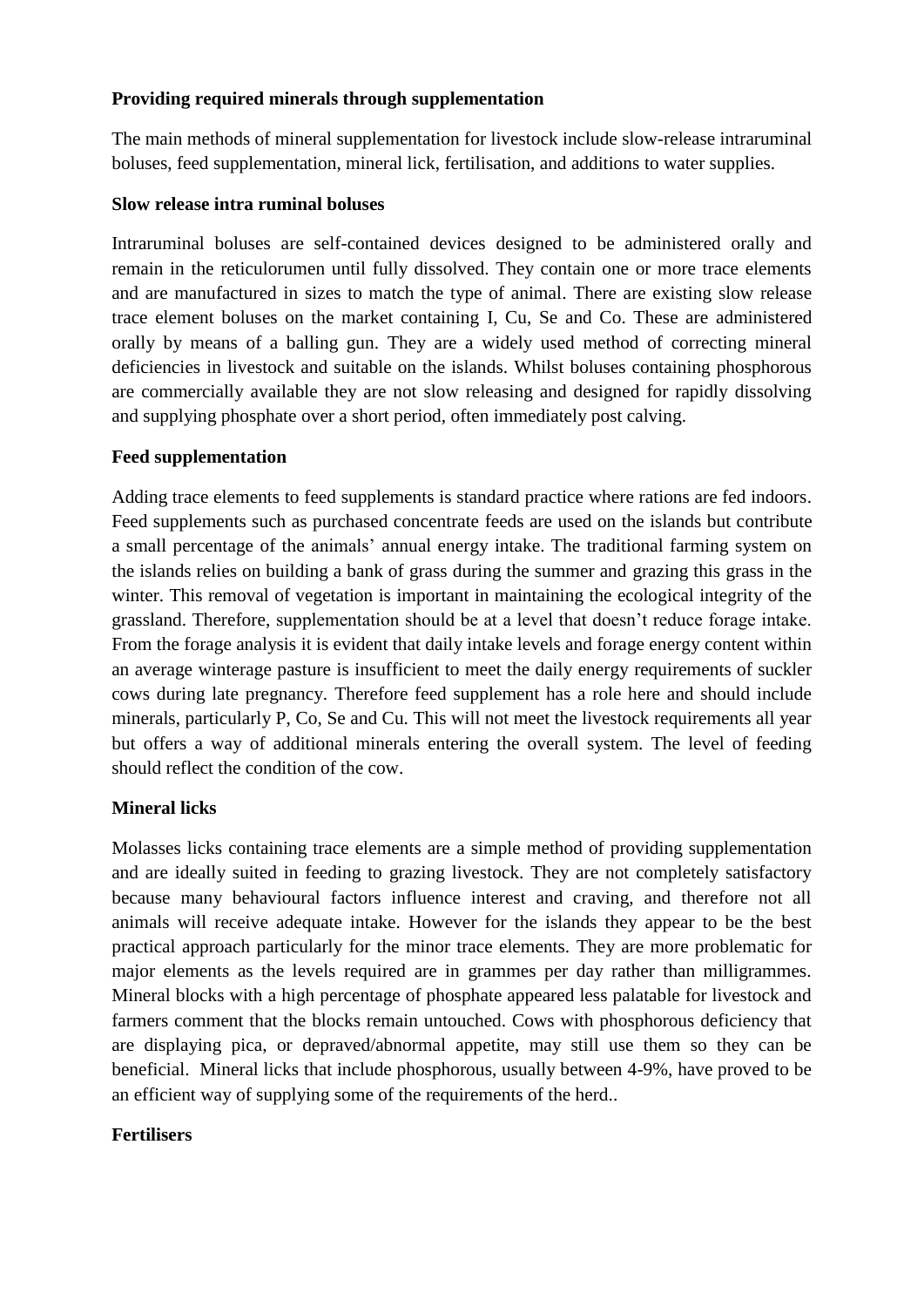General fertilisation of grasslands for increased grass production is an efficient way of inputting phosphorous into the system which improves grass growth and meets the mineral requirements of the grazing animal. As a result in Ireland, P deficiency in cows is rare, due to routine use of phosphate fertiliser. Fertilisation of grasslands is rare on the islands and a notifiable action within the Special Areas of Conservation. However grasslands with a low level of soil P are associated with the most species-rich and valuable plant community assemblages (Critchley et al. 2002), with levels of phosphate in the soil below 5mg/100g necessary to give highest levels of plant diversity Janssens *et al.* (1998)*.* Therefore where the intention of work is to maintain and enhance species rich grasslands, applying fertiliser to the swards would be detrimental and unadvisable.

## **Water supply**

Soluble Liquid Phosphorous solution for administration via the animals' drinking water is commercially available and can be added directly to drinking troughs daily. Water for livestock on the islands comes from rain harvesting (with spillage of the excess water collected in the troughs) and therefore it is impossible to regulate the supply of water and phosphorous, limiting the effectiveness of this method.

#### **Conclusion**

Mineral deficiency is an issue for animal health in grazing livestock of the Aran Islands. This is due to the low status of some minerals in the vegetation and the lack of additional inputs to the system. The trace element deficiencies for Co, Cu and Se, can be rectified with similar approaches taken elsewhere in Ireland, i.e. slow release intra ruminal boluses, mineral licks or feed supplementation. Supplying additional phosphate is more problematic due to the high levels required compared to the trace elements, and the detrimental effect of fertilising pasture with phosphorous The simplest approach is to ensure any supplementation contains some level of phosphorous, only mineral licks with a minimum 5% phosphate should be used as per the manufactures instructions. Further work is required to find a suitable delivery mechanism and should form part of the work following AranLIFE.

#### **Footnote**

Mineral supplements containing the deficient nutrients were feed to livestock over a two year period. 25 cattle fed the supplements were blood tested to see if any improvement in mineral status was visible. The average Selenium level rose from 34.7(GSH-Px)(Se) units/ml with 43% of cattle deficient to 55.4 with only 12% of cattle deficient whilst copper levels rose from 10.6 umol/l with 23% cattle deficient to 11.6 with 7% cattle still deficient. Whilst the numbers retested were lower, the results are positive indicating the supplementation was successful and the use mineral supplementation is continuing due to positive outcomes.

#### **References**